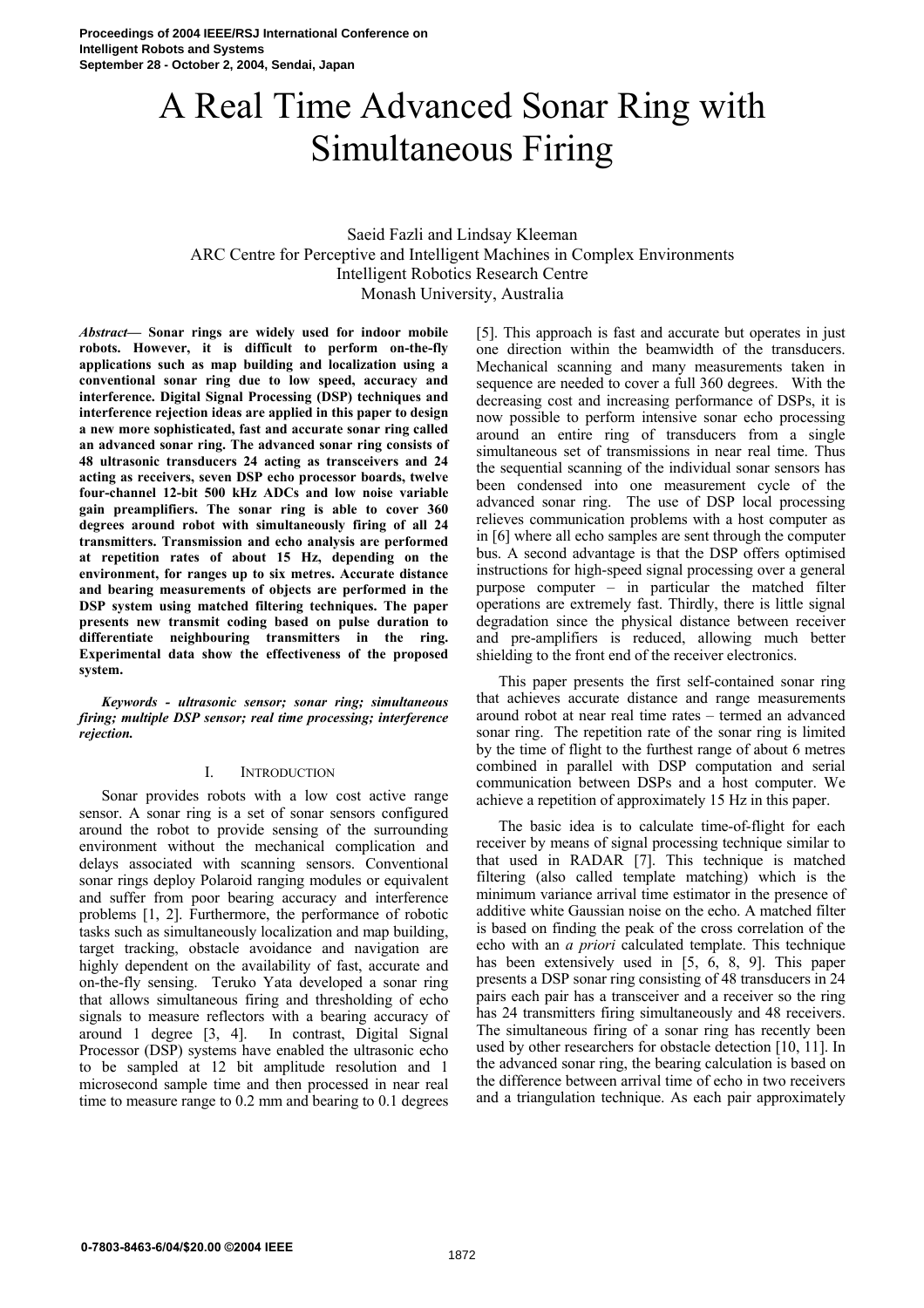15 degrees, the sonar ring gets information from almost all of the full 360 degrees around robot. Each group of eight transducers is controlled by a local slave DSP that communicates with a single master DSP that in turn relays results of all slaves to a host computer over a serial line. One of the advantages of this configuration is that it relieves the computational burden of the host computer allowing computationally intensive applications to take place on a moving platform.

In the next section, we briefly introduce the hardware modular decomposition of the sonar ring. Section 3 discusses the implementation of on-the-fly processing using highly optimised assembly code. This section also explains the implementation of matched filtering within a DSP context, yielding very accurate range and bearing estimation. Experimental results are presented in section 4 to show the effectiveness of the proposed system. Conclusions and a discussion of further work form the last section of the paper.

#### II. MULTI DSP HARDWARE ARCHITECTURE

The custom designed multi DSP sonar ring sensor is shown in Fig. 1 mounted on an ActivMedia Pioneer 3 DX mobile robot. The various components of the advanced sonar ring are described below.



Figure 1. Advanced sonar ring mounted on an ActivMedia Pioneer 3 DX mobile robot.

## *A. A ring consisting of 48 transducers*

A group of eight Polaroid 7000 series transducers, arranged in four pairs, is controlled by a digital slave DSP board and an associated analogue board. The ring contains 24 pairs with each pair containing a transceiver and a receiver 40.5 mm and 15 degrees apart. The sensor is capable of covering full 360 degrees around robot when the effective beamwidth of each pair of transducers is at least 15 degrees and this occurs for highly reflective specular targets at ranges closer than 2.8 m. Fig. 2 shows the viewing area for a pair of transducers observing a plane target at positions out to 4 m range.

#### *B. Six analogue slave PCBs*

Each slave board is responsible for controlling the transmission and data acquisition process for four pairs of transceiver and receivers, grouped into four pairs. Also the board contains a high voltage DC-DC converter to produce a 300 V bias on the 8 transducers.



Figure 2. The measured beamwidth of a pair of transducers in gray – the solid line indicates the requirement for the ring to cover 360 degrees.

#### *C. Six digital slave PCBs*

Each of the six digital slave boards contains a DSP and two Analogue to Digital Converters (ADC) and connects to an analogue slave board via a ribbon cable. The DSP is responsible for generating the transmit pulses for the four transceivers and processing the echoes collected by the eight transducers. Two 12-bit ADS7862 ADCs are configured to allow pairwise synchronised sampling of 8 input channels at 250 kHz sample rate. An Analog Devices 2189M DSP was chosen due to the single clock cycle access to on-chip RAM of 192 k bytes, allowing echoes to be extracted, stored and processed within the DSP chip.

### *D. A master PCB*

A master board contains a 2189M DSP, flash memory and a high speed buffered UART. It communicates with a central computer via the high speed serial link and with all the digital slave boards via a PC104 type connector using the Internal Direct Memory Access (IDMA) feature of the 2189M DSPs.

Fig. 3 shows the block diagram of the hardware architecture. The receiver channels are amplified and low pass filtered before sampling with ADCs at 250 kHz. The transmitter circuitry allows a programmable digital pulse train to be sent to the transducer without the need for preloaded memory buffers as required previously [6]. Instead the slave DSP directly controls the transmit logic every microsecond under interrupt control. Varying gain preamplifiers increase the gain in a fixed profile after each firing. The master board sends all commands and reads the high level data from slave boards via a PC104 type connector, using IDMA of the DSP which allows high speed access to on-chip memory of the slave DSPs. The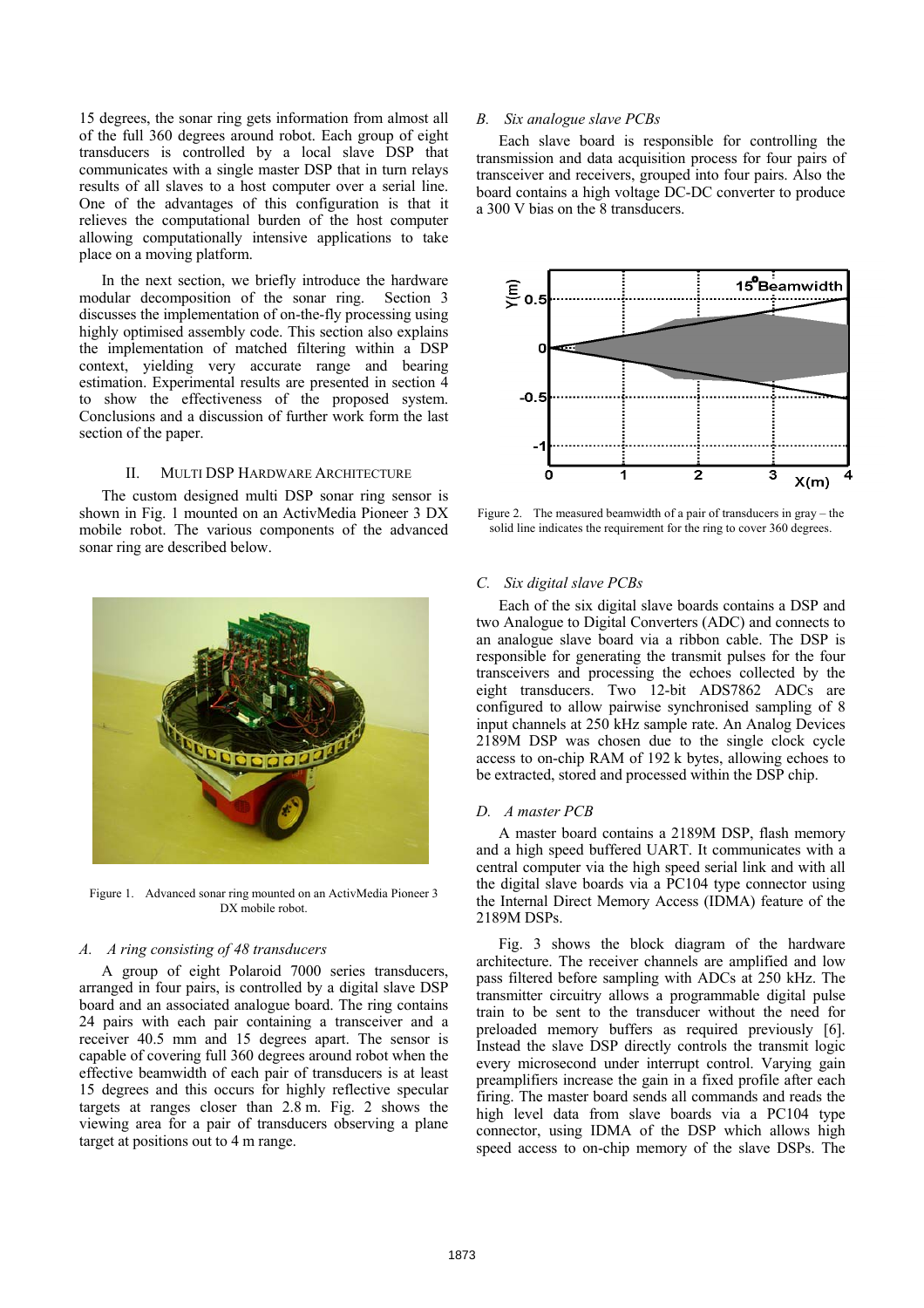master DSP relays results from all slave to a host computer using a RS232 serial port.

In the first design, the advanced sonar ring contained both analogue slave and digital slave on the same PCB but due to the high speed of the IDMA between slave processors and master processor communication errors were encountered. The digital part was re-designed on a four layer board and the analogue slave was separated. In addition, we have encountered problems protecting the ADCs from being destroyed through power supply transients and electrostatic discharge during construction.



Figure 3. Advanced sonar ring hardware block diagram

#### III. REAL TIME ECHO PROCESSOR

The DSP software is stored in the flash memory and contains both master and slave programs. After turning on the sensor, the master is booted via the byte DMA method of ADSP-2189M. This software is a command parser capable of communication with the host computer and all digital slave boards, allowing the central computer to control all parts of the advanced sonar ring. By sending a command to the master, it can boot all digital slave boards using internal DMA mode of ADSP-2189M. The IDMA provides 16-bit high speed access to on-chip memory of the slave, even during slave processing. While the slave boards fire the transmitters and calculate the results, the master board reads the high level data using IDMA from each slave and relays the data to the host computer. A fire command is issued to all slaves simultaneously, thus synchronizing the firing of all transceivers to within on clock cycle or 13 nanoseconds. The software of each slave can communicate with the master by a command parser containing some commands to access low level data. The most important part of this software is an echo processor that is organised into two phases. During the first stage, assembly code performs on-the-fly processing of the samples from the eight receivers to extract discrete pulses that exceed the noise floor. On-the-fly processing is essential not only to have a real time sensor but also to conserve the on-chip data memory of the DSP. The second stage processes the extracted pulses with C code to extract arrival times using matched filtering.

#### *A. DSP Phase One Processing - Pulse Capturing*

The phase 1 consists of highly optimised assembly code to extract pulses from eight receiver channels and save them into pulse buffers. This real time program enables approximately 128k words of raw receiver data to be processed in a transmit cycle to yield pulse results within the 48k words of data memory. The software is run while receiving echoes and processes all eight channels within 150 instruction cycles or two microseconds. This phase has a main program and a timer interrupt routine that runs every two microseconds. Each slave board contains two 4 channel ADCs producing multiplexed 2+2 data. The timer interrupt routine fetches the next 12 bit ADCs samples from the eight receiver channels and places them into eight circular buffers. Therefore the sampling rate for each receiver channel is 250 kHz. The interrupt routine is also responsible for generating the transmit pulse.

The main program runs in a loop where each iteration processes the block of data acquired since the previous iteration. The phase 1 processing occurs concurrently with respect to the capture time and consequently must keep up with the incoming data to avoid buffer overflow errors. The eight channels are processed independently through four stages: DC bias removal, thresholding, aggregation and storing into a pulse buffer (Fig. 4).

- Filtering**:** An optimised high pass software filter removes the DC voltage of echo. This process operates in-place on data in each circular buffer [5].
- Thresholding: Each receiver sample is compared with a threshold to classify the sample as noise or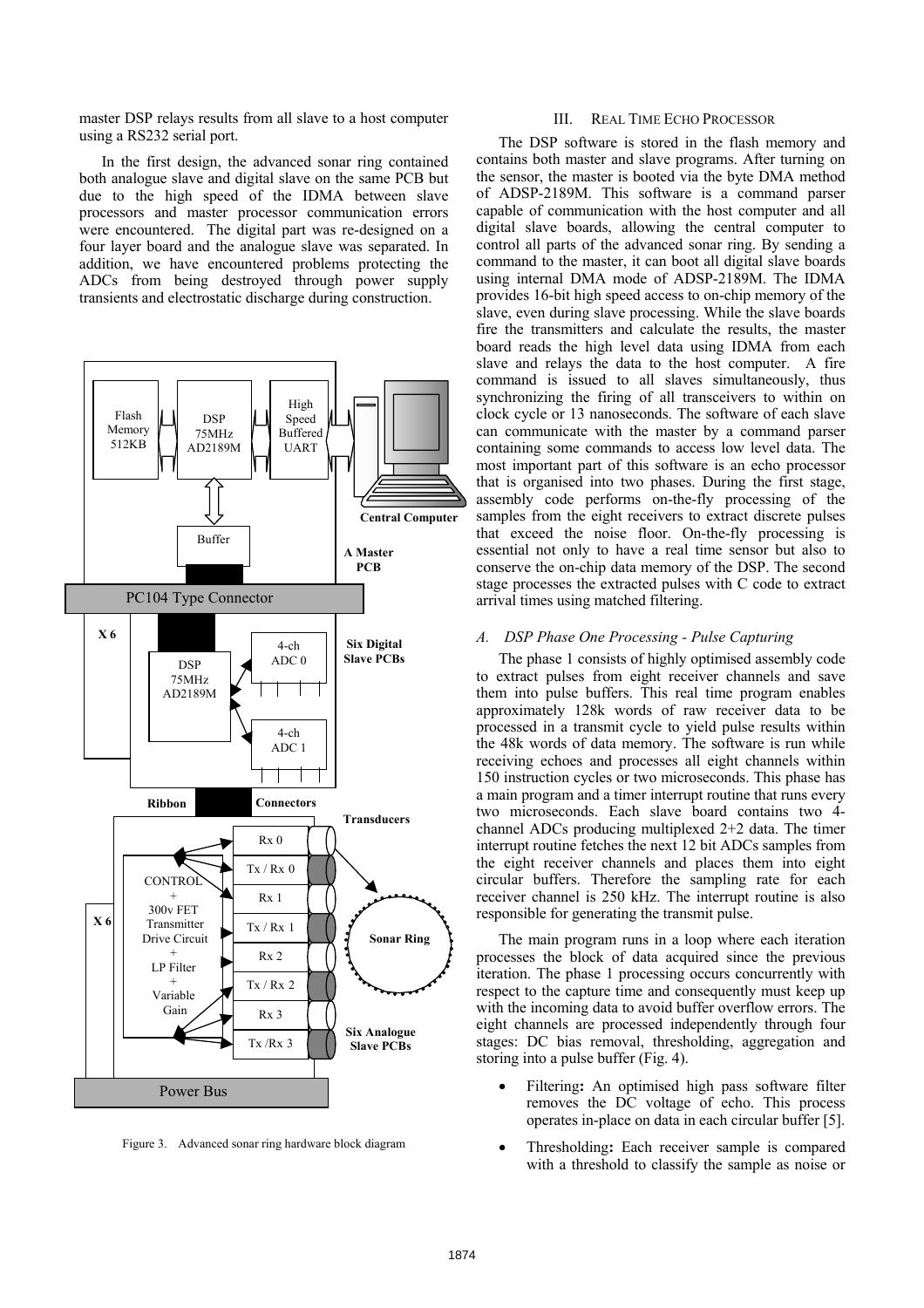part of an echo pulse. Since an echo pulse can legitimately pass through zero, a block processing technique is used. Each block of eight samples containing at least one sample with amplitude greater than the threshold are deemed to be part of an echo. An adaptive threshold level is applied to allow for different time varying gains in the receiver preamplifiers resulting in different noise levels. The threshold level is increased when the pulse buffer is fully occupied and is decreased when it is nearly empty. Due to limitation in size of each pulse buffer especially in a cluttered environment, this adaptive method is useful.



Figure 4. Phase one real time processing flow chart

• Aggregation and Storing**:** When there are two or more consecutive blocks exceeding the threshold level, the software merges them along with the resulting ranges for later template matching. Each receiver channel has its own pulse buffer. Due to the transmitted pulse shape, the length of an echo should be greater than eight samples so a block of eight samples is deemed to be a noise. This reduces the time required for matched filtering in the next stage.

## *B. DSP Phase Two Processing – Matched Filtering and Bearing Estimation*

Phase two processing occurs in the DSP after all receiver channels have been logged and stored simultaneously in the pulse buffers. The processing time in this stage occurs in addition to the time of flight between transmitting and receiving the furthest echo – approximately 32 milliseconds. This processing time then directly impacts on the real time performance of the sensor since it takes place sequentially with respect to the capture time.

To determine the echo pulse arrival times, matched filtering is performed on the echo pulses extracted during phase one of the processing. Template matching obtains the arrival time by cross correlating the received echo pulse with an echo template stored in the DSP. A template is a noise free pulse shape computed offline from a calibration pulse obtained from a plane at one metre range straight ahead. The template is shifted across the echo to find the maximum correlation [5]. By finding a parabola to the maximum three correlations and their shift times, a very accurate arrival time as a fraction of the 4 microsecond sample time is estimated [8].

A complication in the template matching is that the pulse shape depends on the angle of arrival and the range. These templates for different ranges and angles can be computed offline [8]. For each metre of range several different template pulses are computed and stored within the DSP program memory corresponding to all the possible arrival angles. The DSP is capable of performing a very fast cross-correlation process. Matched filtering is tried across all possible angles at the given range and the highest match is selected to estimate an arrival time.

After all arrival times are estimated, the bearing estimation is performed for all targets seen by both receivers of each pair using a triangulation method. If a target is seen by just one of the receivers it is deemed to be an unreliable target. At the end of the calculation, the slave boards are waiting to be read by the master board and after the high level data of all slave boards are read and sent to the central computer, the master board sends another fire command simultaneously to all the slave boards.

#### IV. EXPERIMENTAL RESULTS

#### *A. Target Association Results*

To illustrate the DSP processing, the sonar ring was placed among a set of reflectors. The test environment consists of concave right angled corners and planes as shown in Fig. 5. Measured targets are shown as a line connecting a pair of transducers to the observed object.

The DSP sonar ring can be commanded to continuously report parameters on up to 20 pulses per receiver. Table I and II are these parameters in one position of the ring. The amplitude column represents the maximum amplitude of the pulse. Amplitude information is useful in classifying targets based on their reflectivity and also can be exploited in the association process discussed below. The correlation coefficient lies between  $-1$  and  $+1$  and is an important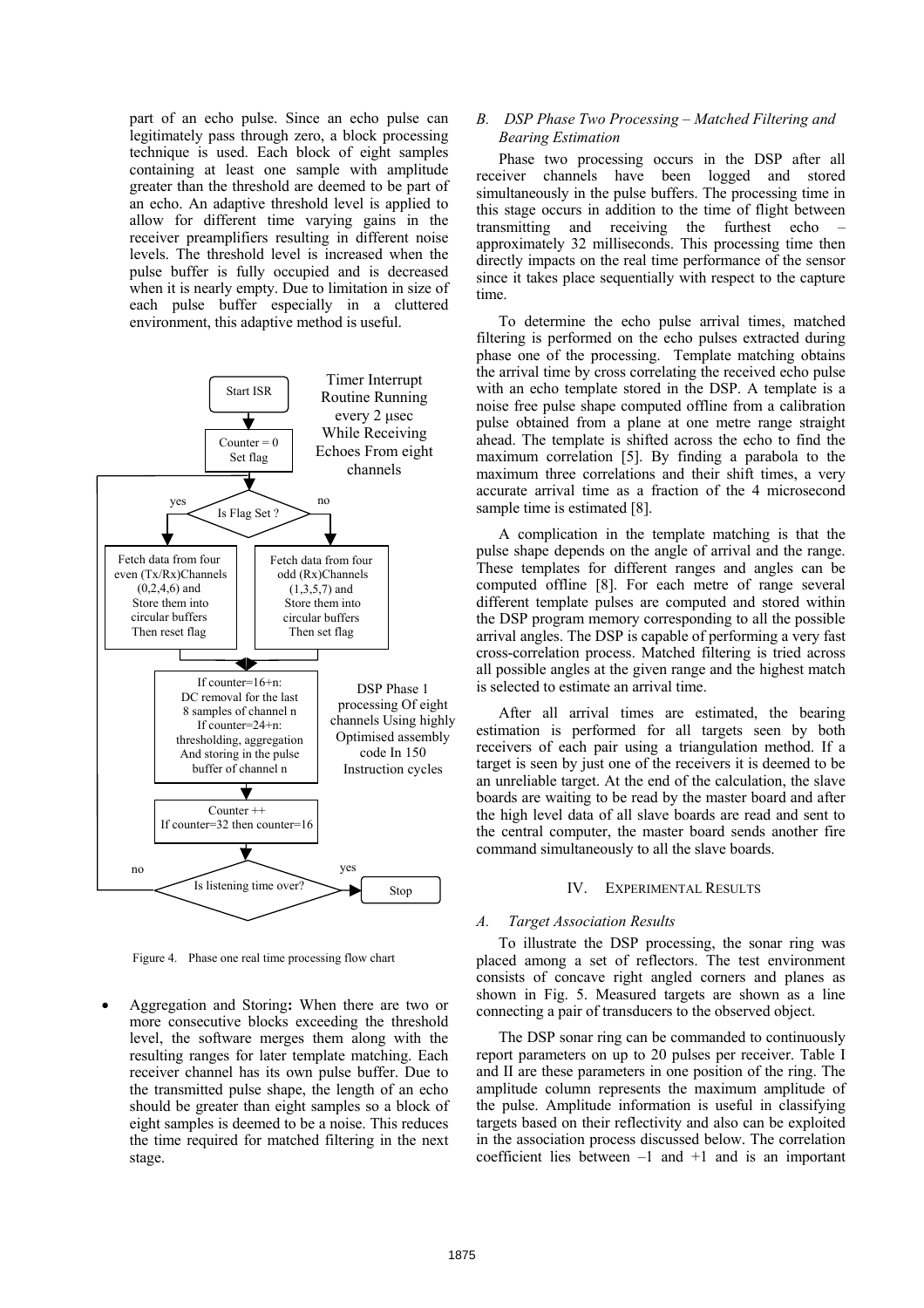outcome of template matching [8]. It represents how well the received pulse matches the closest shaped template. A correlation coefficient above 80% indicates that a reliable arrival time has been obtained. Due to the slower sampling rate employed here of 250 kHz, the correlation coefficient is usually less than the correlations from a 1 MHz sample rate in [5]. Values below 80% are unreliable for bearing estimation purposes but still give an indication that an obstacle is present. In the current implementation, stage 2 processing can be performed in about 35 milliseconds for all receiver channels and this translates to a maximum sensor cycle time of 32+35 milliseconds or a 15 Hz repetition rate.



Figure 5. Targets associated by advanced sonar ring in the real environment

In order to derive the bearing angle to physical targets, pulse arrival times must be associated between the left right receiver channels in each pair of transducers. Ambiguities are possible in this process when there are many closely spaced pulses.

Every pulse extracted from the left channel is compared with every pulse from the right. An association is declared reliable if both correlation coefficients are over 80% and arrival times are consistent with the receiver physical spacing  $(=40.5 \text{ mm})$  – that is arrival times differ by less spacing  $(-40.5 \text{ min})$  – that is arrival times three by less<br>than sin(max\_angle)\*40.5/speed\_sound.  $\therefore$  for experimental comparison that shows the advantages

TABLE I. RECEIVERS PULSE DATA FROM ENVIRONMENT

| Transd.<br>Pair no | Arrival<br>Time<br>(usec) | Range<br>(m) | Amp.<br>(ADC)<br>counts) | Correl.<br>Coeff %. |
|--------------------|---------------------------|--------------|--------------------------|---------------------|
| 16                 | 3482.035                  | 0.591946     | 1492                     |                     |
| 19                 | 5867.018                  | 0.997393     | 1765                     | 86                  |
| 22                 | 3768.959                  | 0.640723     | 1514                     | 86                  |
| 23                 | 4039.176                  | 0.686660     | 1155                     | 83                  |

TABLE II. TRANSMITTER/RECEIVERS PULSE DATA FROM

| Transd.<br>Pair no | <b>Arrival</b><br>Time<br>(usec) | Range<br>(m) | Amp.<br>(ADC)<br>counts) | Correl.<br>Coeff. |
|--------------------|----------------------------------|--------------|--------------------------|-------------------|
| 16                 | 3482.112                         | 0.591959     | 657                      | 95                |
| 19                 | 5867.759                         | 0.997519     | 1082                     | 92                |
| 22                 | 3768.606                         | 0.640663     | 757                      | 95                |
| 23                 | 4030.988                         | 0.685268     | 977                      | 90                |

Fig. 5 shows results from different positions of the ring. The results of associating the measurements in Tables I and II are presented in Table III. The estimation of standard deviation is based on 2000 repetitions of association in one position shows a very small dispersion from the average value, presenting the repeatability of the advanced sonar system.

TABLE III. TARGET ASSOCIATION RESULTS

|                                            | <b>Associated Targets</b> |         |        |                     |
|--------------------------------------------|---------------------------|---------|--------|---------------------|
|                                            | Wall 1                    | Corner1 | Wall 2 | Corner <sub>2</sub> |
| Pair No                                    | 16                        | 19      | 22     | 23                  |
| Range to $Rx(m)$                           | 0.5919                    | 0.9974  | 0.6407 | 0.6867              |
| Bearing to Rx (deg)                        | 1.9377                    | 0.9851  | 1.9181 | 3.5734              |
| <b>STD</b><br>Range(m)<br>of               | 9.13                      | 1.05    | 5.72   | 2.76                |
| in 2000 Repetitions                        | E-6                       | $E-5$   | $E-5$  | $E-4$               |
| STD of Bearing(deg)<br>in 2000 Repetitions | 0.0097                    | 0.0103  | 0.0240 | 0.2861              |

#### *B. Interference Rejection Concept and Results*

In a simultaneously fired sonar ring, multiple transducers must share the same airspace and the pulses transmitted by one transducer may be received by others – this form of interference is also known as crosstalk [11].

When the same sonar pulses are used for all transmitters, a receiver cannot determine whether echoes originate from the same pair or from some other pairs of transducers. The matched filtering of all received pulses possibly results in many phantom objects.

In the advanced sonar ring, each slave board can generate its own pulse shape and therefore using different pulse shapes can potentially eliminate most crosstalk. In this experiment, we divided the transducers into two banks, slaves 0, 2 and 4 as bank 0 and slaves 1, 3 and 5 as bank 1. The two banks are interleaved so adjacent pairs of transducers belong to different banks. Fig. 6 shows voltage waveforms and captured echo pulse shapes of bank 0 and bank1.

of creating different pulse shapes for adjacent transmitters can be seen in Fig. 7. The phantom objects resulting from crosstalk between two banks are eliminated due to significantly lower correlation than genuine echoes. In this method, different templates for each bank have been saved in DSP, resulting in rejection of more than 50% of crosstalk. In addition, it is possible to have more banks i.e. more pulse shapes to achieve better interference rejection but since interference mostly occurs between adjacent pairs, most of the crosstalk is eliminated with just two banks.